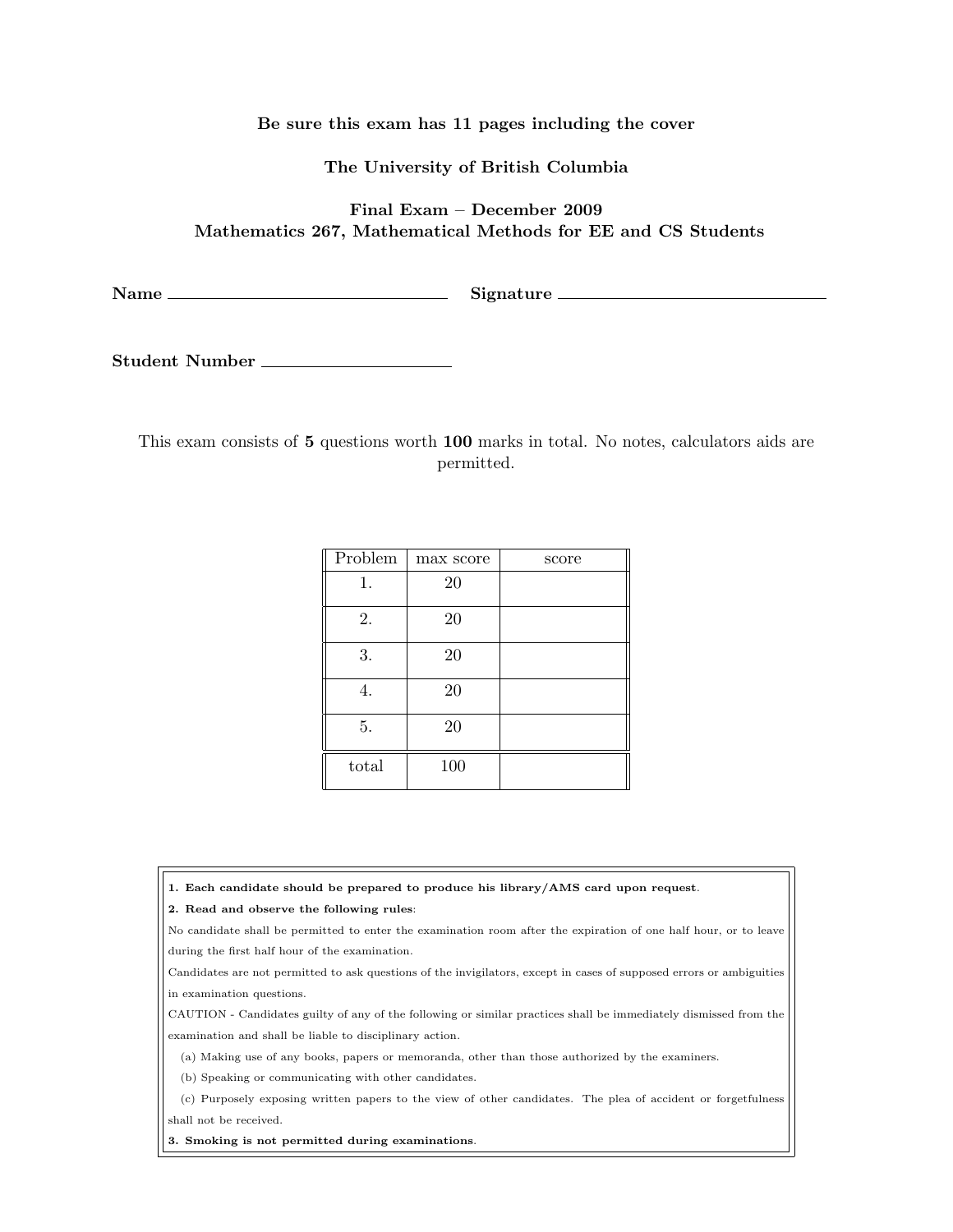## (20 points) – 1. Find the solution  $u(x, t)$  of the wave equation:

$$
\begin{cases}\n u_{tt}(x,t) = \frac{1}{\pi^2} u_{xx}(x,t), & 0 \le x \le 1, \quad t > 0, \\
u_t(x,0) = 0, & 0 \le x \le 1, \\
u(x,0) = f(x), & 0 \le x \le 1, \\
u(0,t) = u(1,t) = 0, & t \ge 0.\n\end{cases}
$$

Here

$$
f(x) = \begin{cases} \frac{3}{10}x, & \text{if } 0 \le x \le \frac{1}{3}, \\ \frac{3(1-x)}{20}, & \text{if } \frac{1}{3} \le x \le 1. \end{cases}
$$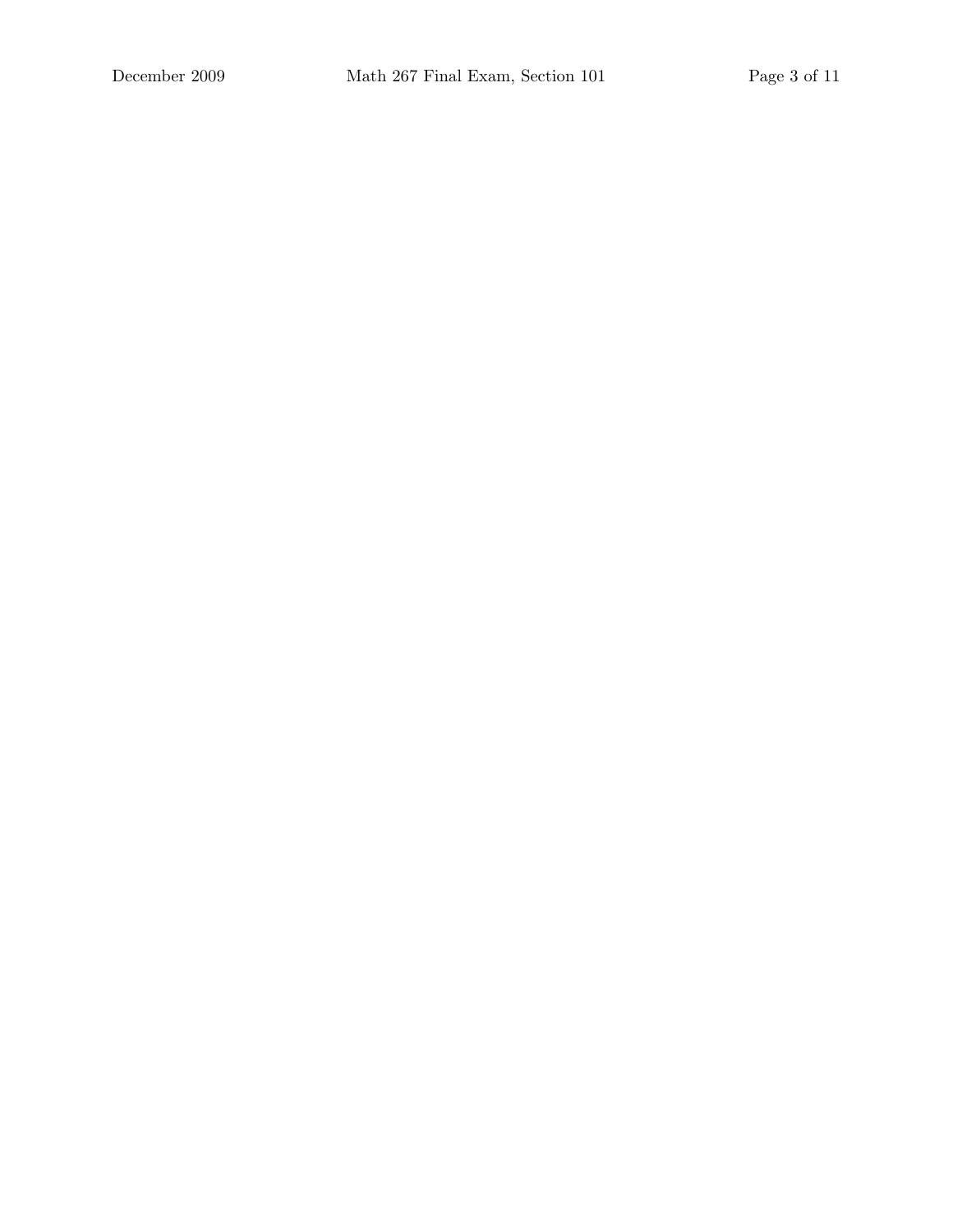(20 points) 2. Let  $g(x)$  be the  $2\pi$ -periodic triangle wave and

$$
g(x) = \begin{cases} \pi + x, & \text{if } -\pi \le x \le 0, \\ \pi - x, & \text{if } 0 \le x \le \pi. \end{cases}
$$

- (a) Plot the graph of  $g(x)$  in at least three period.
- (b) Find the real Fourier series of  $g(x)$ .
- (c) Find

$$
1 + \frac{1}{3^2} + \frac{1}{5^2} + \frac{1}{7^2} + \cdots
$$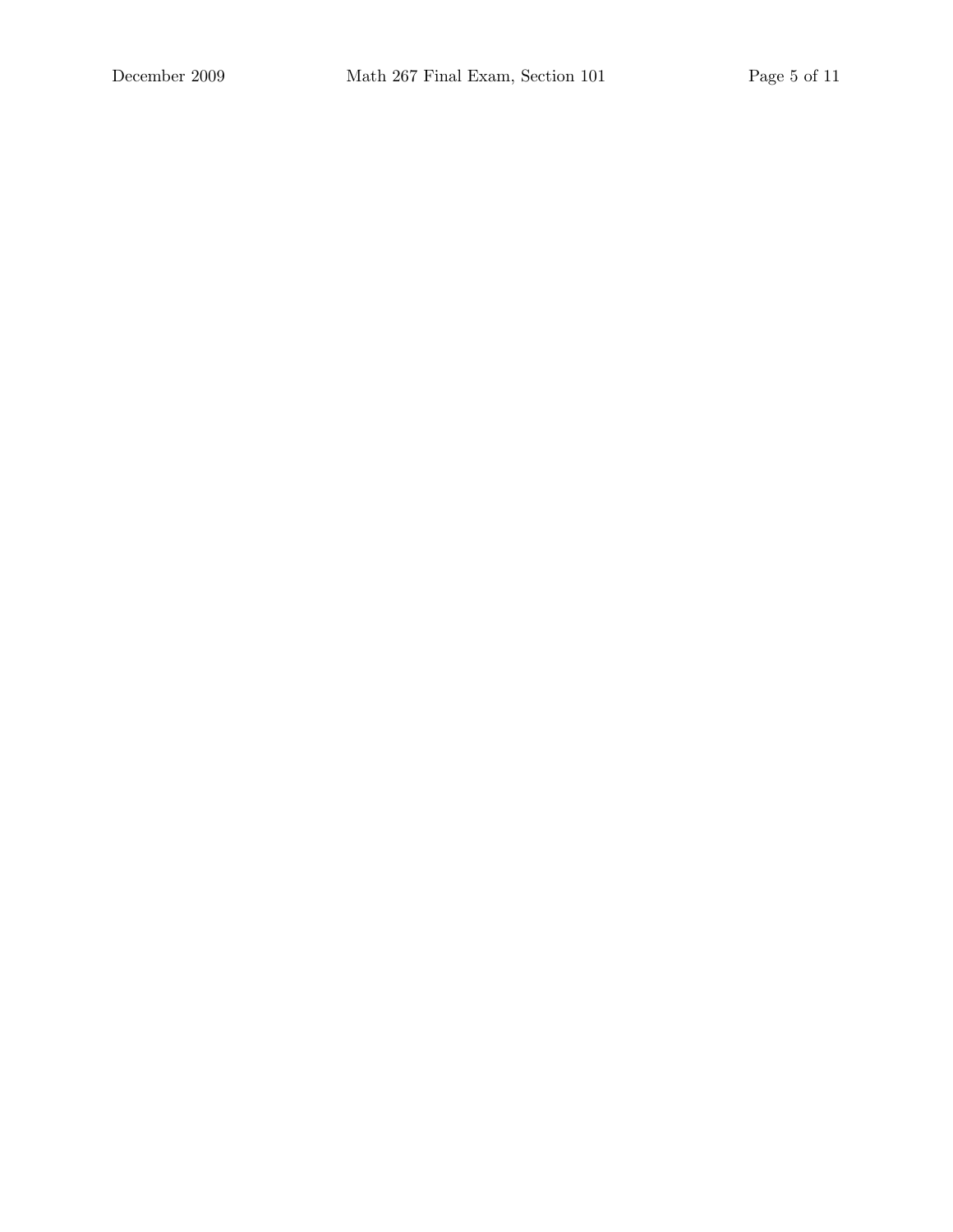- $(20 \text{ points})$  3. For the following questions, fill in the answers in the boxes. No work need to be shown and no partial credit will be given. Anything written outside of the boxes is ignored.
	- (a) Find the fundamental period of the signal  $x[n] = 3 + \cos(\frac{5\pi n}{7} + \frac{\pi}{3})$  $\frac{\pi}{3}$ .

Answer  $=$ 

(b) Find the discrete Fourier transform of  $x[n] = (\frac{1}{4})^n u(n-3)$ .



(c) Find the Fourier transform of  $f(t) = te^{-3t}u(t-3)$ .

 $\rm{Answer} =$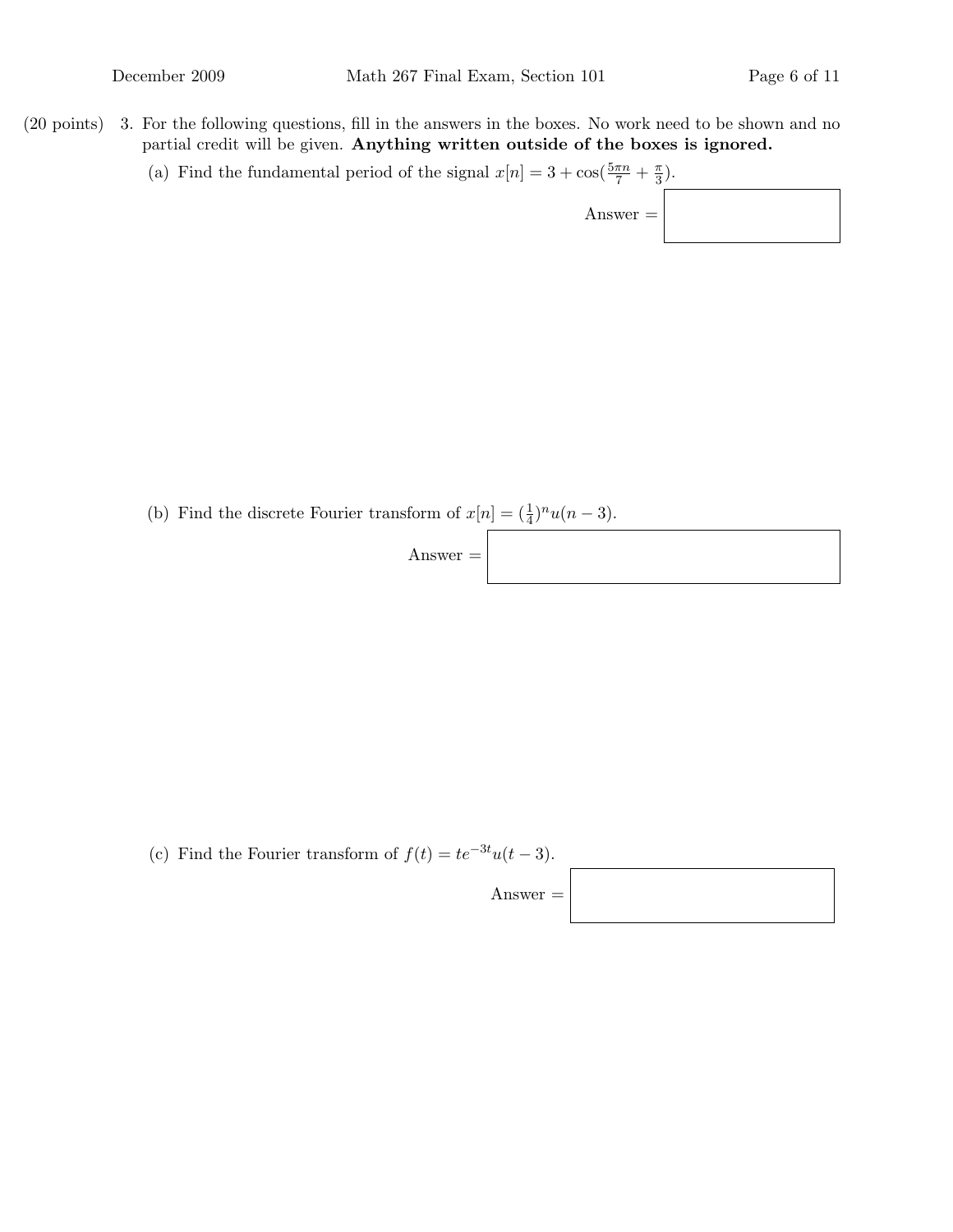(d) Find the z-transform of  $x[n] = \delta[n] + 2^n u[-n]$ .

Answer =

(e) Find the inverse Fourier transform of  $\hat{f}(\omega) = \frac{1}{1+\omega^2}$ .

Answer =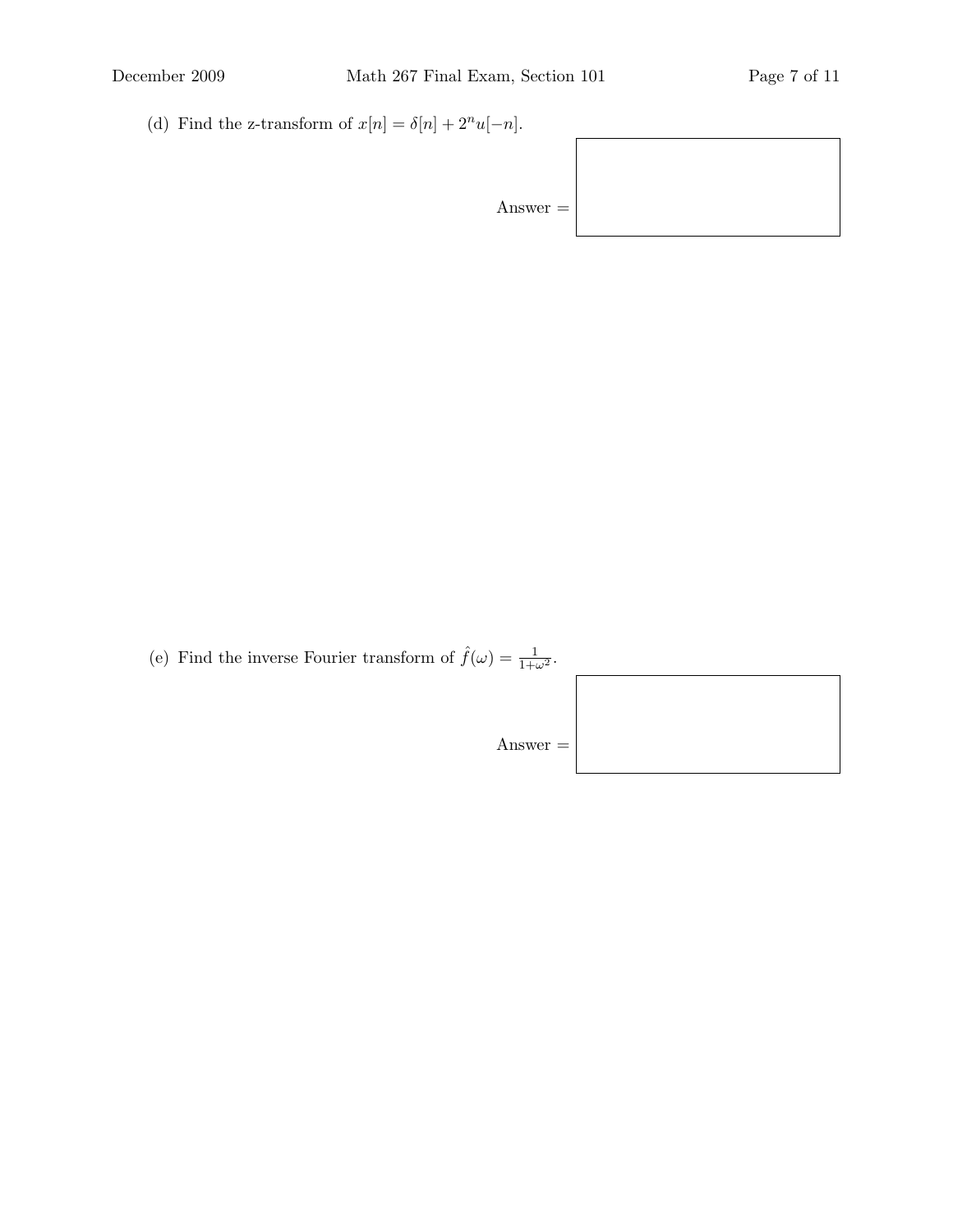(20 points) 4. Consider the system with input  $x(t)$  and output  $y(t)$  which is characterized by the ODE

$$
y''(t) + 5y'(t) + 4y(t) = 3x(t).
$$

- (a) Find the transfer function  $\hat{H}(\omega)$  and the impulse response  $H(t)$ .
- (b) Find  $y(t)$  if  $x(t) = \delta(t-4)$ .
- (c) Find  $y(t)$  if  $x(t) = e^{-4t}u(t-2)$ .